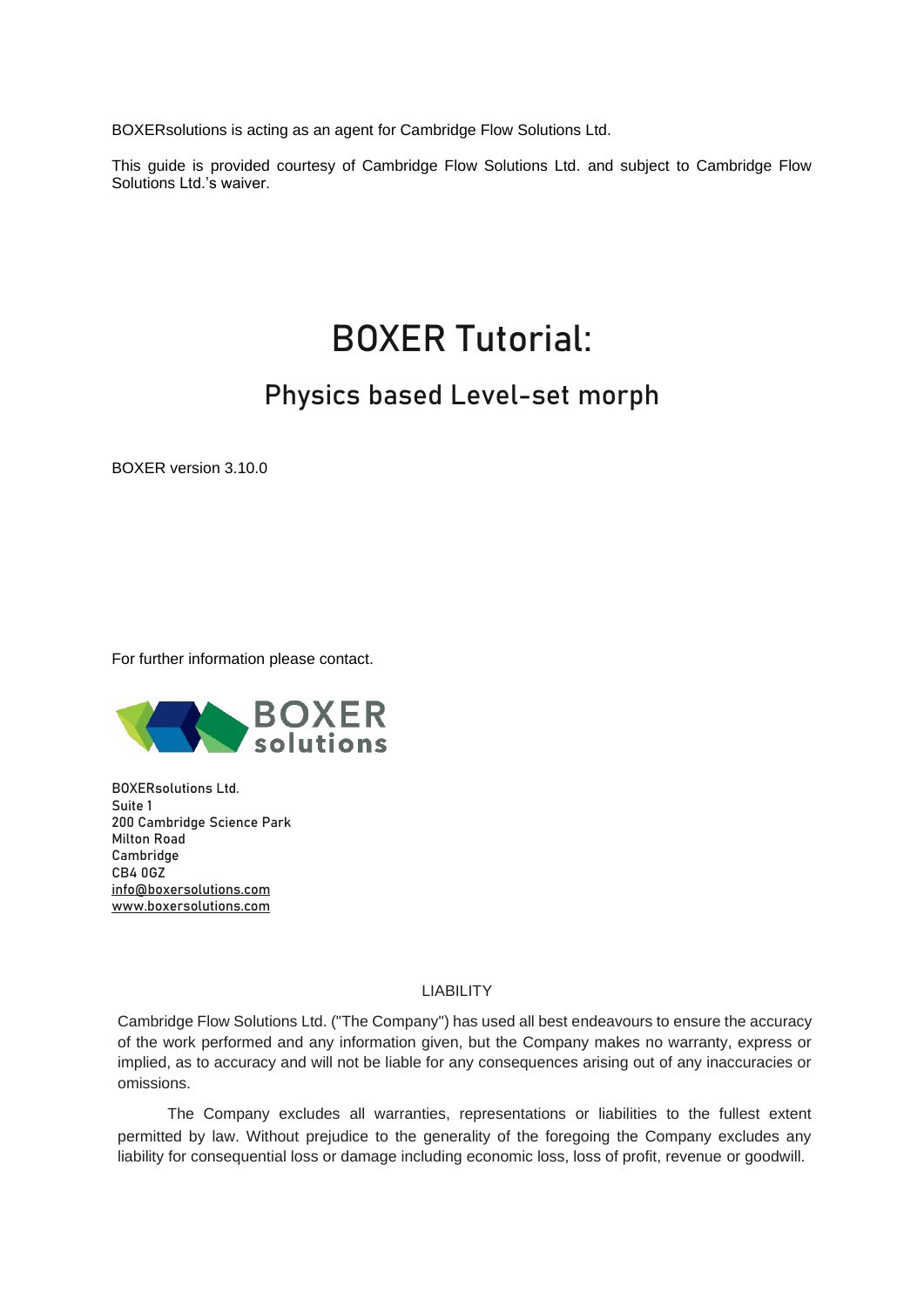

### **Physics based Level-set morph**

In this example we will morph a source shape in response to a surface scalar using Level-set morphing functionality. This simulates ice build-up on a wing. The user has access to all the shapes that represent the time evolution of the surface in response to the scalar (amount of icing) and these shapes can be loaded into the BOXERmesh geometry register and sent to the normal meshing process.

This tutorial assumes that the user is familiar with the general method of the BOXERmesh GUI, and the operation of the various specifier panels. If this is not the case then please beginner BOXERmesh tutorial.

#### **Import the geometry from airframe.btf**

- File > Import Part from the menu bar, OR
- Click the Import Part toolbar button, OR
- Use the keyboard shortcut Ctrl-G
- Open airframe.btf from the file browser



#### **Set up the Octree domain as if for meshing**

The physics-based level-set morphing operates in the same domain (bounding box) and with the same resolution as the octree mesh. Therefore, setting up a case for physics-based level-set morphing is just like setting up a case for meshing.

• Create a bounding box around the geometry with constraint:Enclosing Box and the length scale  $= 10$ 

corner 1 : (-30 -150 -100)

corner 2: (120 -80 130)

- Create a Region, with a seed point at (0 -130 0)
- Create a Face Refinement specifier for the patch 'wing' at Octree level 2
- Create an Edge Refinement specifier for a Maximum Radius of Curvature of 20 on patch 'wing' at Octree level 3
- Turn on Octree Preview to see the size of the surface cells relative to the geometry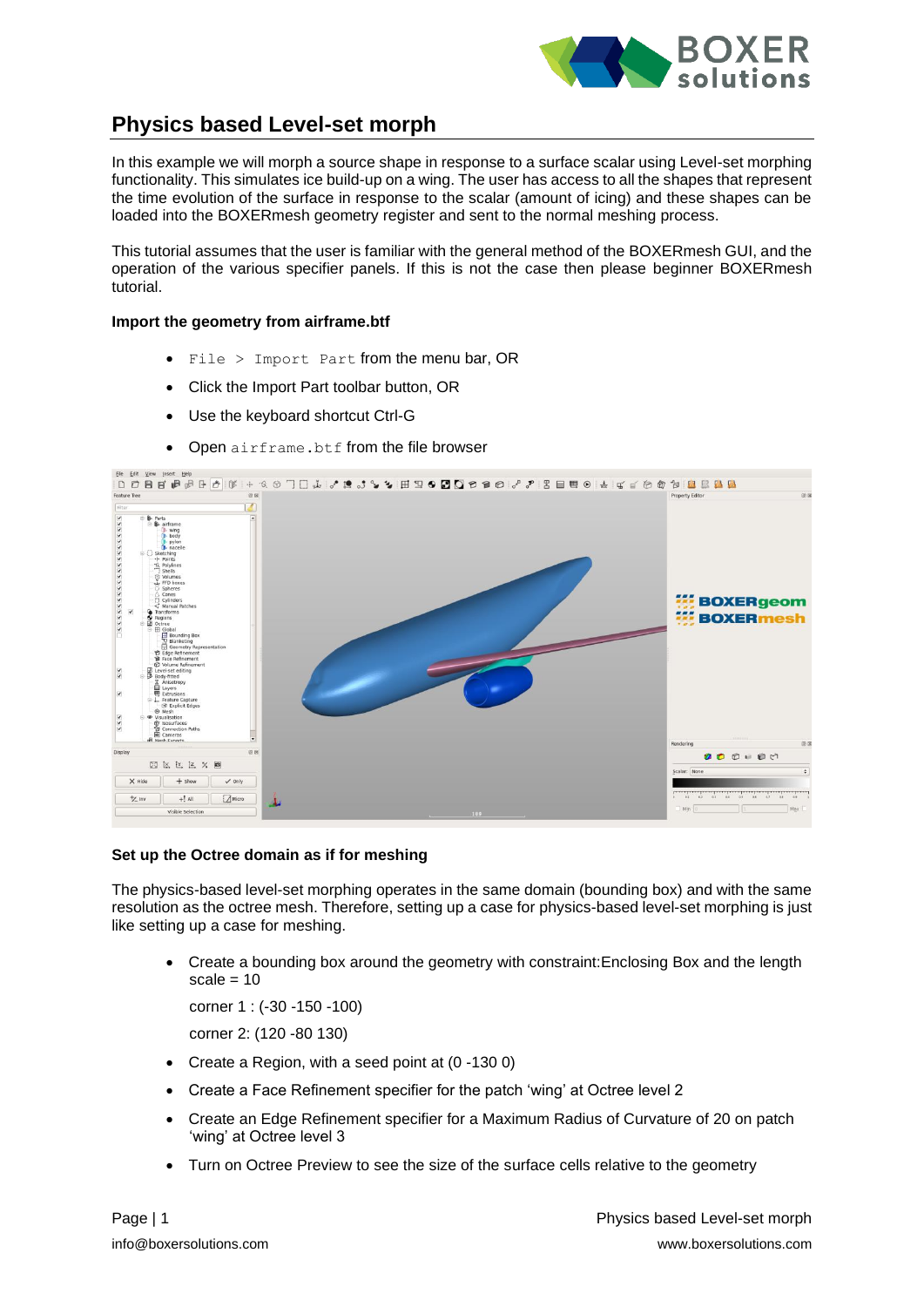



## **Create a Physics based Level-set morph Specification**

- Insert > Level-set editing > Physics from the menu bar, OR
- Click the "Create new physics based level-set editing specifier" toolbar button
- The Physics based Leve-set Editor appears
- Drag-drop wing from the Feature Tree to Shape field on the Editor
- Open the External Data file browser to select a surface based scalar file
	- o select icing speed function.txt as the data file
- Set the magnitude to a value of 0.13
- Uncheck the 'Regenerate octree after operation' checkbox
- Click OK

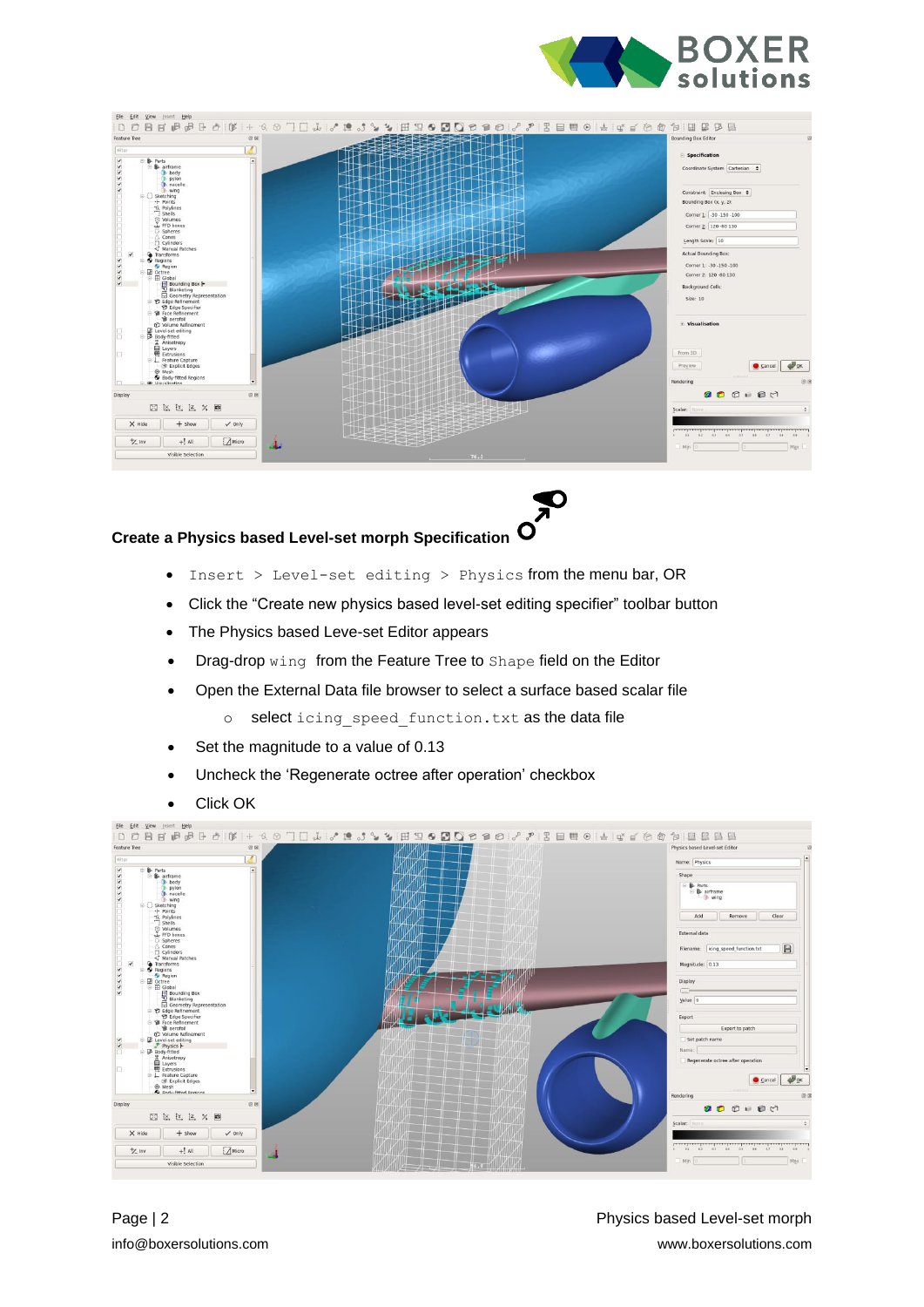

#### **Generate the Physics Based Level-set morph**

- Press the 'Generate Level-set' button on the toolbar (*the button goes orange to indicate that BOXERgeom is busy*)
- When the Level-set calculation is complete, the Generate Level-set button goes grey and its action is disabled to indicate that the Level-set is up-to-date.



• The Level-set surface appears in the scene

Turn off the visibility of everything else to leave just the physics based Level-set morph ('Physics) envelope on screen.

Now move the 'Display' slider to some non-zero value and observer how the physics based level-set evolves through time (increasing "ice" build-up)

At any point press 'Export to Patch and note then the current morph state is exported to the geometry register of BOXERmesh – you can choose your own name for the exported geometry by enabling Set patch name.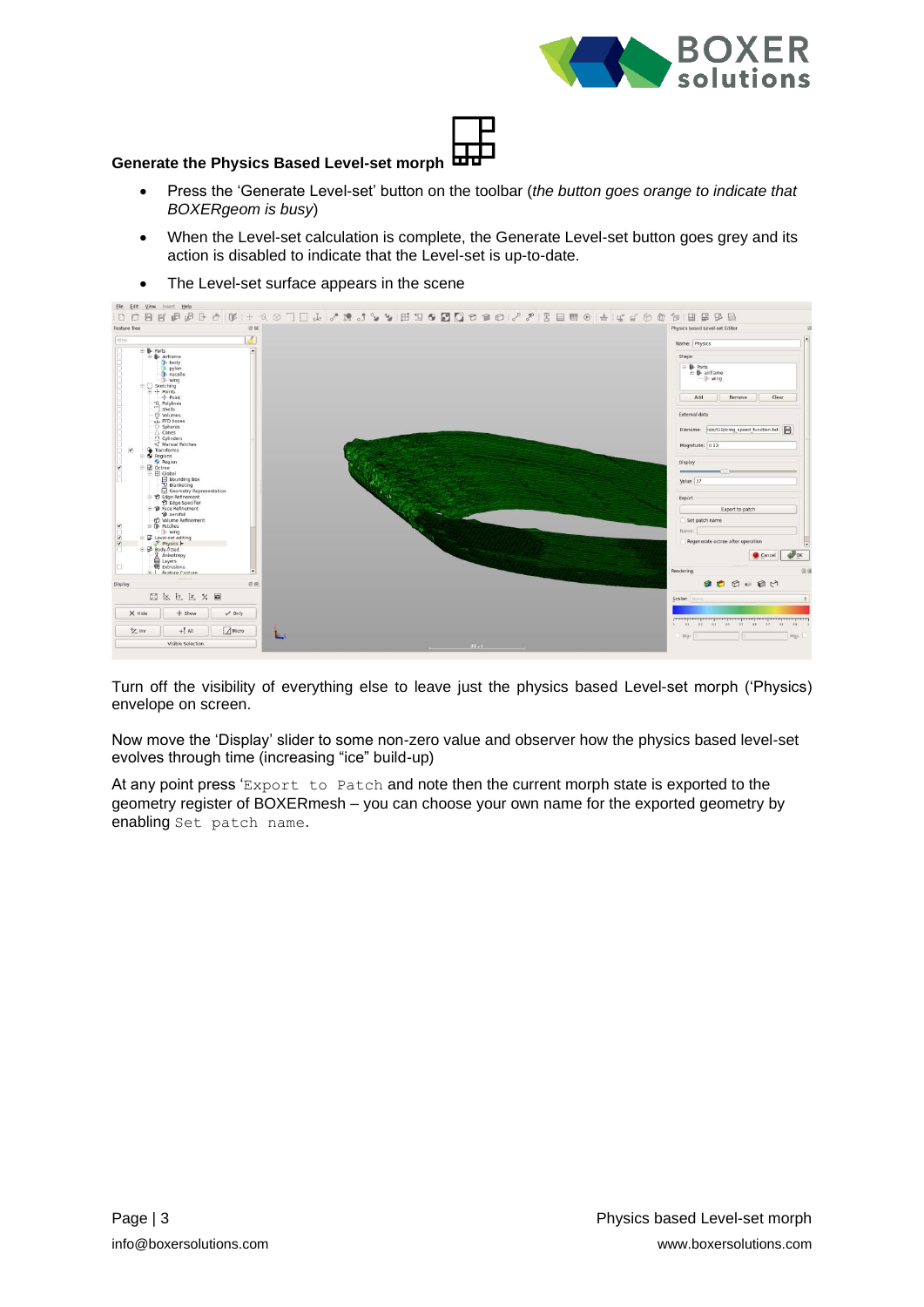



#### **Generate a mesh around an intermediate physics-based morph shape**

- Double click on the 'Morphing' node in the Feature Tree to re-activate the Morphing Editor
- Move the Display Slider value to 12
- Check the 'Regenerate octree after the operation' button
- Click OK to update the Morphing specification
- Press the 'Generate Level-set' button on the toolbar
- The Octree mesh is generated around the Level-set shape at slider value 12



- Press the 'Generate Inviscid Mesh' button
	- $\circ$  BOXER mesh generates a volumetric body-fitted mesh around the Level-set shape at slider value 12 in the normal way.
	- $\circ$  This mesh can have layers added/be extruded/be exported for analysis in the normal way